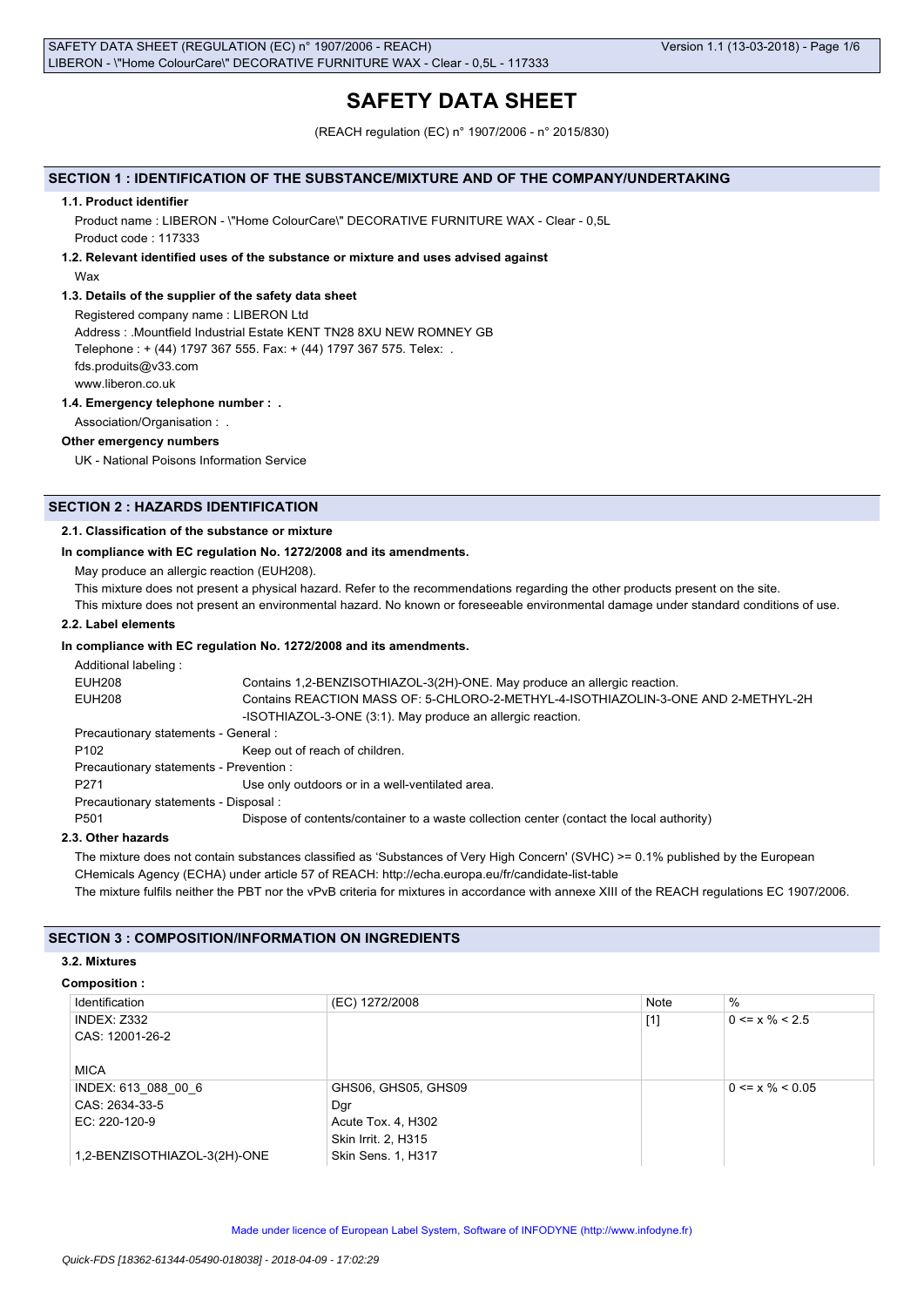| SAFETY DATA SHEET (REGULATION (EC) n° 1907/2006 - REACH)<br>LIBERON - \"Home ColourCare\" DECORATIVE FURNITURE WAX - Clear - 0,5L - 117333 |                                                                                                                                                            | Version 1.1 (13-03-2018) - Page 2/6                                                                                                                                                                                                 |                         |
|--------------------------------------------------------------------------------------------------------------------------------------------|------------------------------------------------------------------------------------------------------------------------------------------------------------|-------------------------------------------------------------------------------------------------------------------------------------------------------------------------------------------------------------------------------------|-------------------------|
|                                                                                                                                            |                                                                                                                                                            | Eye Dam. 1, H318<br>Acute Tox. 2, H330<br>Aquatic Acute 1, H400<br>$M$ Acute = 1                                                                                                                                                    |                         |
|                                                                                                                                            | <b>INDEX: Z117</b><br>CAS: 55965-84-9<br><b>REACTION MASS OF:</b><br>5-CHLORO-2-METHYL-4-ISOTHIAZOLI<br>N-3-ONE AND 2-METHYL-2H<br>-ISOTHIAZOL-3-ONE (3:1) | GHS06, GHS05, GHS09<br>Dgr<br>Acute Tox. 3, H301<br>Acute Tox. 3, H311<br>Skin Corr. 1B, H314<br>Skin Sens. 1, H317<br>Acute Tox. 2, H330<br>Aquatic Acute 1, H400<br>$M$ Acute = 10<br>Aquatic Chronic 1, H410<br>M Chronic = $10$ | $0 \le x \% \le 0.0015$ |
|                                                                                                                                            |                                                                                                                                                            |                                                                                                                                                                                                                                     |                         |

## **Information on ingredients :**

[1] Substance for which maximum workplace exposure limits are available.

## **SECTION 4 : FIRST AID MEASURES**

As a general rule, in case of doubt or if symptoms persist, always call a doctor. NEVER induce swallowing by an unconscious person.

### **4.1. Description of first aid measures**

### **In the event of exposure by inhalation :**

In the event of an allergic reaction, seek medical attention.

### **In the event of splashes or contact with skin :**

In the event of an allergic reaction, seek medical attention.

## **In the event of swallowing :**

Seek medical attention, showing the label.

## **4.2. Most important symptoms and effects, both acute and delayed**

No data available.

**4.3. Indication of any immediate medical attention and special treatment needed**

No data available.

## **SECTION 5 : FIREFIGHTING MEASURES**

#### Non-flammable.

#### **5.1. Extinguishing media**

### **Suitable methods of extinction**

- In the event of a fire, use :
- sprayed water or water mist
- foam
- multipurpose ABC powder
- BC powder
- carbon dioxide (CO2)

## **Unsuitable methods of extinction**

- In the event of a fire, do not use :
- water jet

### **5.2. Special hazards arising from the substance or mixture**

A fire will often produce a thick black smoke. Exposure to decomposition products may be hazardous to health.

Do not breathe in smoke.

In the event of a fire, the following may be formed :

- carbon monoxide (CO)
- carbon dioxide (CO2)

## **5.3. Advice for firefighters**

No data available.

## **SECTION 6 : ACCIDENTAL RELEASE MEASURES**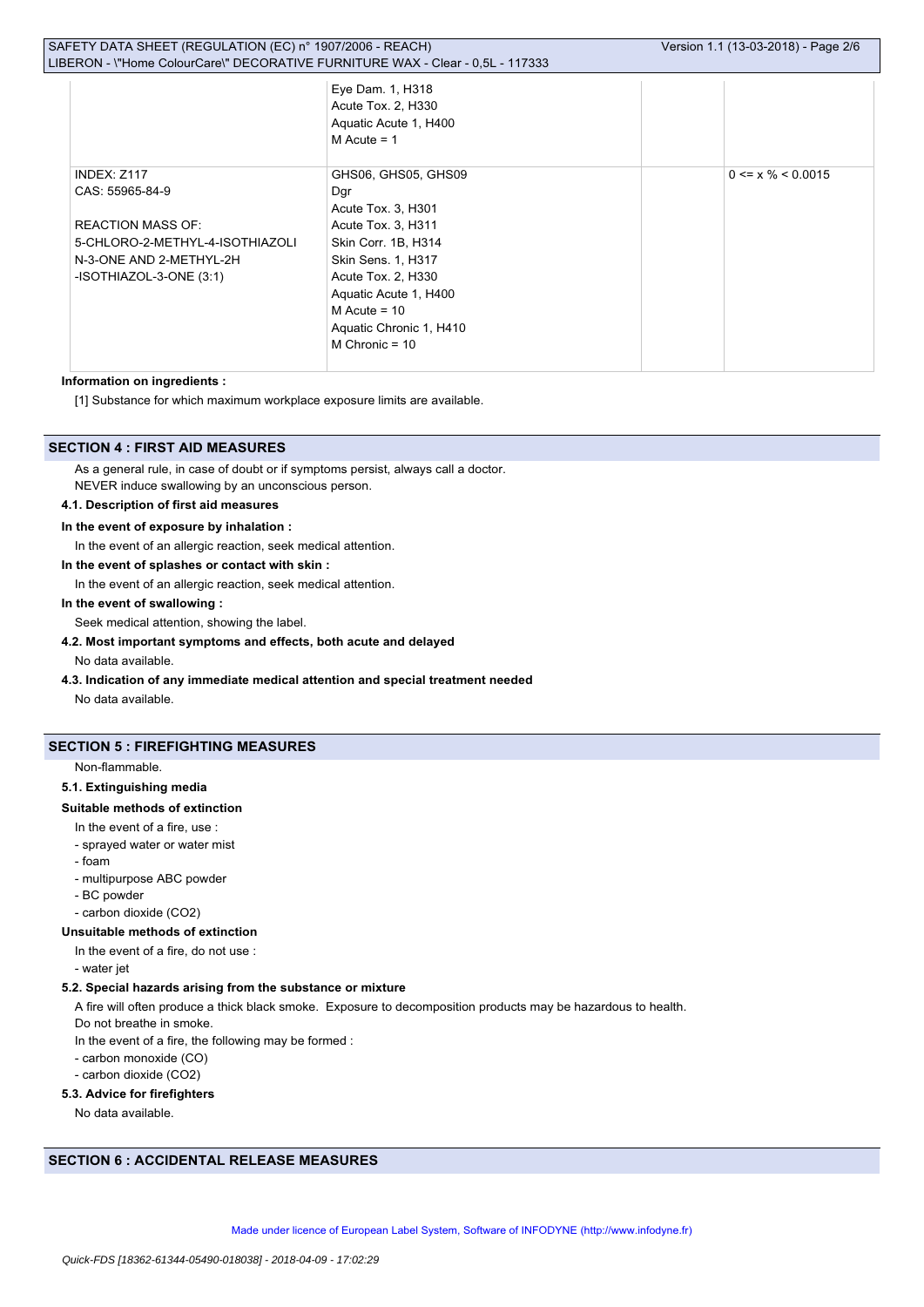#### **6.1. Personal precautions, protective equipment and emergency procedures**

Consult the safety measures listed under headings 7 and 8.

### **For first aid worker**

First aid workers will be equipped with suitable personal protective equipment (See section 8).

#### **6.2. Environmental precautions**

Prevent any material from entering drains or waterways.

## **6.3. Methods and material for containment and cleaning up**

Clean preferably with a detergent, do not use solvents.

## **6.4. Reference to other sections**

No data available.

## **SECTION 7 : HANDLING AND STORAGE**

Requirements relating to storage premises apply to all facilities where the mixture is handled.

## **7.1. Precautions for safe handling**

Always wash hands after handling.

Remove and wash contaminated clothing before re-using.

#### **Fire prevention :**

Prevent access by unauthorised personnel.

#### **Recommended equipment and procedures :**

For personal protection, see section 8.

Observe precautions stated on label and also industrial safety regulations.

## **Prohibited equipment and procedures :**

No smoking, eating or drinking in areas where the mixture is used.

## **7.2. Conditions for safe storage, including any incompatibilities**

No data available.

#### **Storage**

Keep out of reach of children. Do not allow to freeze

#### **Packaging**

Always keep in packaging made of an identical material to the original.

## **7.3. Specific end use(s)**

No data available.

## **SECTION 8 : EXPOSURE CONTROLS/PERSONAL PROTECTION**

#### **8.1. Control parameters**

No data available.

#### **Occupational exposure limits :**

- UK / WEL (Workplace exposure limits, EH40/2005, 2007) :

| റമ | CAS   | <b>TWA</b>    | $^{\circ}$ | ڪeilin∈ | $\sim$<br>∶riteria |
|----|-------|---------------|------------|---------|--------------------|
|    | 12001 | ma/m3 ו<br>ΙV |            |         |                    |

## **8.2. Exposure controls**

## **Personal protection measures, such as personal protective equipment**

Use personal protective equipment that is clean and has been properly maintained.

Store personal protective equipment in a clean place, away from the work area.

Never eat, drink or smoke during use. Remove and wash contaminated clothing before re-using. Ensure that there is adequate ventilation, especially in confined areas.

### **- Eye / face protection**

Avoid contact with eyes.

Use eye protectors designed to protect against liquid splashes

Before handling, wear safety goggles in accordance with standard EN166.

#### **- Hand protection**

Wear suitable protective gloves in the event of prolonged or repeated skin contact.

Use suitable protective gloves that are resistant to chemical agents in accordance with standard EN374.

Gloves must be selected according to the application and duration of use at the workstation.

Protective gloves need to be selected according to their suitability for the workstation in question : other chemical products that may be handled, necessary physical protections (cutting, pricking, heat protection), level of dexterity required.

Type of gloves recommended :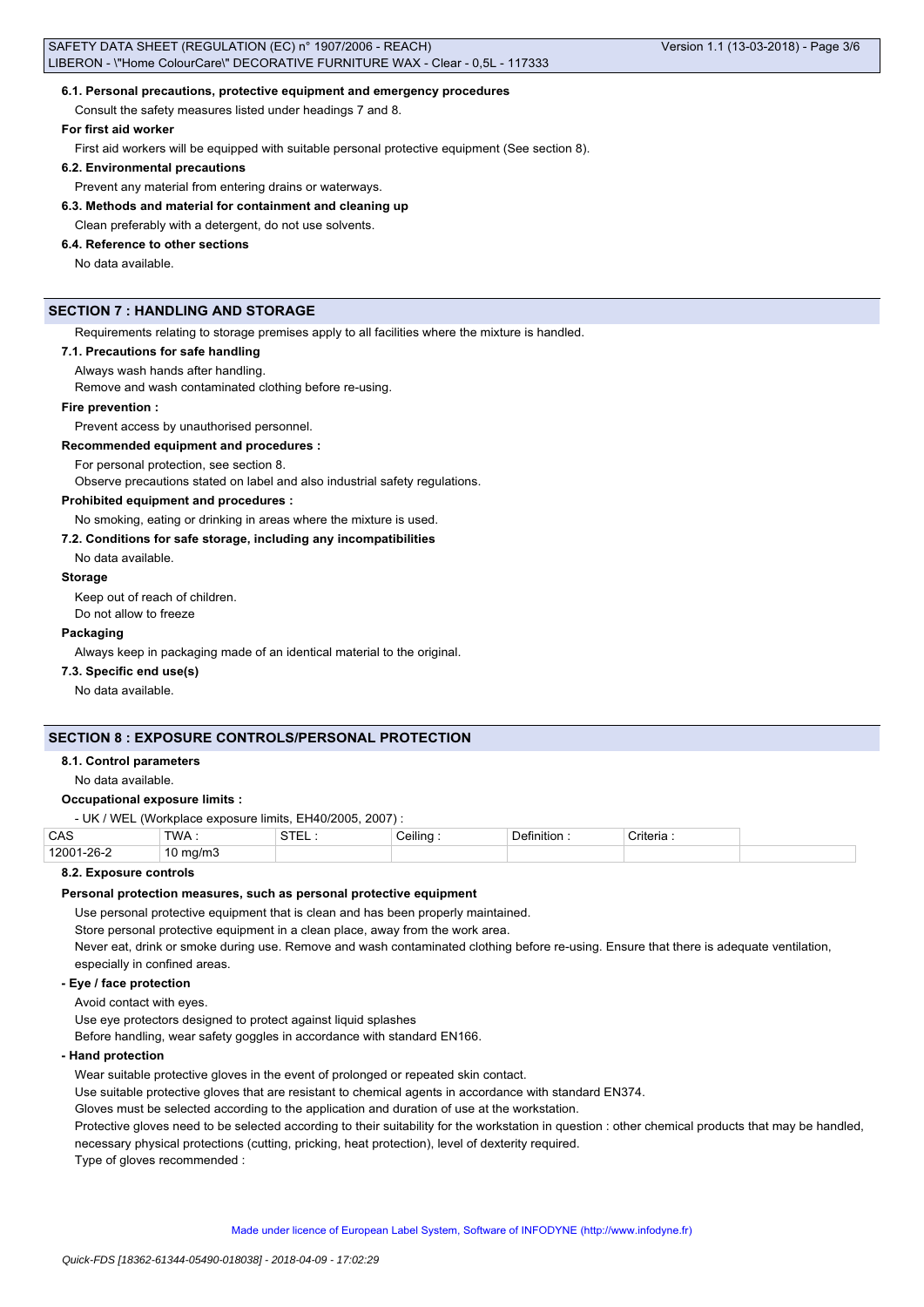### - Natural latex

- Nitrile rubber (butadiene-acrylonitrile copolymer rubber (NBR))
- PVC (polyvinyl chloride)

- Butyl Rubber (Isobutylene-isoprene copolymer)

- Recommended properties :
- Impervious gloves in accordance with standard EN374

### **- Body protection**

Work clothing worn by personnel shall be laundered regularly.

After contact with the product, all parts of the body that have been soiled must be washed.

## **SECTION 9 : PHYSICAL AND CHEMICAL PROPERTIES**

## **9.1. Information on basic physical and chemical properties**

| <b>General information:</b>                            |                 |
|--------------------------------------------------------|-----------------|
| Physical state:                                        | Paste.          |
| Important health, safety and environmental information |                 |
| pH:                                                    | $8.00$ .        |
|                                                        | Slightly basic. |
| Boiling point/boiling range:                           | Not relevant.   |
| Flash point interval :                                 | Not relevant.   |
| Vapour pressure (50°C):                                | Not relevant.   |
| Density:                                               | $1 - 1.05$      |
| Water solubility:                                      | Insoluble.      |
| Melting point/melting range:                           | Not relevant.   |
| Self-ignition temperature :                            | Not relevant.   |
| Decomposition point/decomposition range :              | Not relevant.   |

## **9.2. Other information**

No data available.

## **SECTION 10 : STABILITY AND REACTIVITY**

## **10.1. Reactivity**

No data available.

## **10.2. Chemical stability**

This mixture is stable under the recommended handling and storage conditions in section 7.

## **10.3. Possibility of hazardous reactions**

No data available.

**10.4. Conditions to avoid**

Avoid :

## - frost

#### **10.5. Incompatible materials**

## **10.6. Hazardous decomposition products**

The thermal decomposition may release/form :

- carbon monoxide (CO)
- carbon dioxide (CO2)

## **SECTION 11 : TOXICOLOGICAL INFORMATION**

## **11.1. Information on toxicological effects**

## No data available.

## **11.1.1. Substances**

No toxicological data available for the substances.

## **11.1.2. Mixture**

## **Respiratory or skin sensitisation :**

Contains at least one sensitising substance. May cause an allergic reaction.

## **SECTION 12 : ECOLOGICAL INFORMATION**

## **12.1. Toxicity**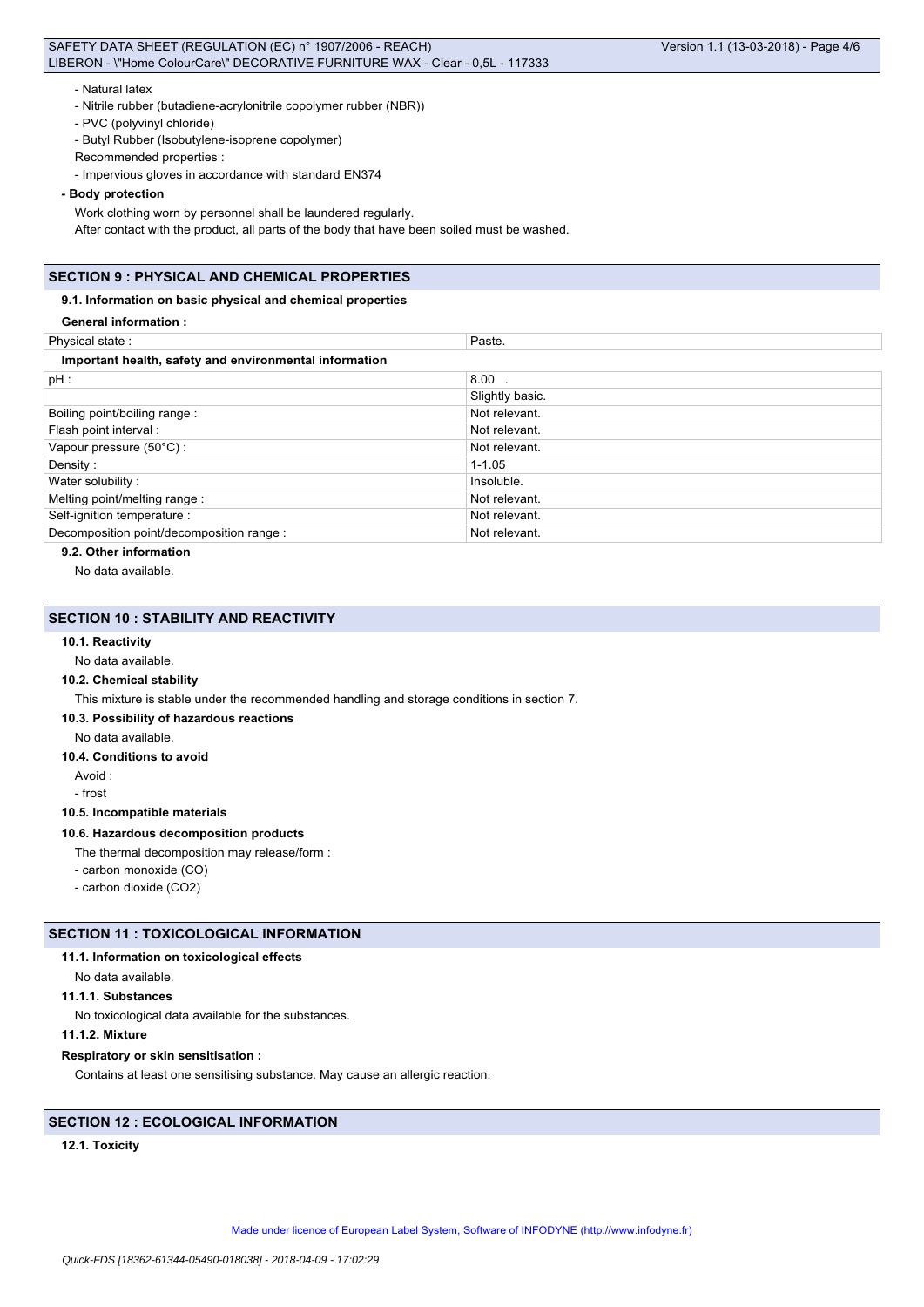| SAFETY DATA SHEET (REGULATION (EC) n° 1907/2006 - REACH)                       |                                                                                     | Version 1.1 (13-03-2018) - Page 5/6 |
|--------------------------------------------------------------------------------|-------------------------------------------------------------------------------------|-------------------------------------|
| LIBERON - \"Home ColourCare\" DECORATIVE FURNITURE WAX - Clear - 0,5L - 117333 |                                                                                     |                                     |
| 12.1.1. Substances                                                             |                                                                                     |                                     |
|                                                                                |                                                                                     |                                     |
| 1,2-BENZISOTHIAZOL-3(2H)-ONE (CAS: 2634-33-5)                                  | Duration of exposure : 96 h                                                         |                                     |
| Fish toxicity:                                                                 |                                                                                     |                                     |
| Crustacean toxicity:                                                           | Duration of exposure: 48 h                                                          |                                     |
|                                                                                | $NOEC = 1.21$ mg/l                                                                  |                                     |
|                                                                                | Species : Daphnia magna                                                             |                                     |
|                                                                                | Duration of exposure : 21 jours                                                     |                                     |
| Algae toxicity:                                                                | Duration of exposure : 72 h                                                         |                                     |
| 12.1.2. Mixtures                                                               |                                                                                     |                                     |
| No aquatic toxicity data available for the mixture.                            |                                                                                     |                                     |
| 12.2. Persistence and degradability                                            |                                                                                     |                                     |
| 12.2.1. Substances                                                             |                                                                                     |                                     |
|                                                                                |                                                                                     |                                     |
| 1,2-BENZISOTHIAZOL-3(2H)-ONE (CAS: 2634-33-5)<br>Biodegradability:             | Rapidly degradable.                                                                 |                                     |
|                                                                                |                                                                                     |                                     |
| 12.3. Bioaccumulative potential                                                |                                                                                     |                                     |
| 12.3.1. Substances                                                             |                                                                                     |                                     |
| 1,2-BENZISOTHIAZOL-3(2H)-ONE (CAS: 2634-33-5)                                  |                                                                                     |                                     |
| Octanol/water partition coefficient :                                          | $log Koe = 0.7$                                                                     |                                     |
|                                                                                | OCDE Ligne directrice 117 (Coefficient de partage (n-octanol/eau), méthode<br>HPLC) |                                     |
| Bioaccumulation:                                                               | $BCF = 6.95$                                                                        |                                     |
|                                                                                | OCDE Ligne directrice 305 (Bioconcentration: Essai dynamique chez le                |                                     |
|                                                                                | poisson)                                                                            |                                     |
| 12.4. Mobility in soil                                                         |                                                                                     |                                     |
| No data available.                                                             |                                                                                     |                                     |
| 12.5. Results of PBT and vPvB assessment                                       |                                                                                     |                                     |
| No data available.                                                             |                                                                                     |                                     |
| 12.6. Other adverse effects                                                    |                                                                                     |                                     |

No data available.

## **SECTION 13 : DISPOSAL CONSIDERATIONS**

Proper waste management of the mixture and/or its container must be determined in accordance with Directive 2008/98/EC.

**13.1. Waste treatment methods**

Do not pour into drains or waterways.

**Waste :**

Waste management is carried out without endangering human health, without harming the environment and, in particular without risk to water, air, soil, plants or animals.

Recycle or dispose of waste in compliance with current legislation, preferably via a certified collector or company. Do not contaminate the ground or water with waste, do not dispose of waste into the environment.

## **Soiled packaging :**

Empty container completely. Keep label(s) on container. Give to a certified disposal contractor.

## **SECTION 14 : TRANSPORT INFORMATION**

Exempt from transport classification and labelling.

## **14.1. UN number**

**14.2. UN proper shipping name**

## -

-

### **14.3. Transport hazard class(es)**

-